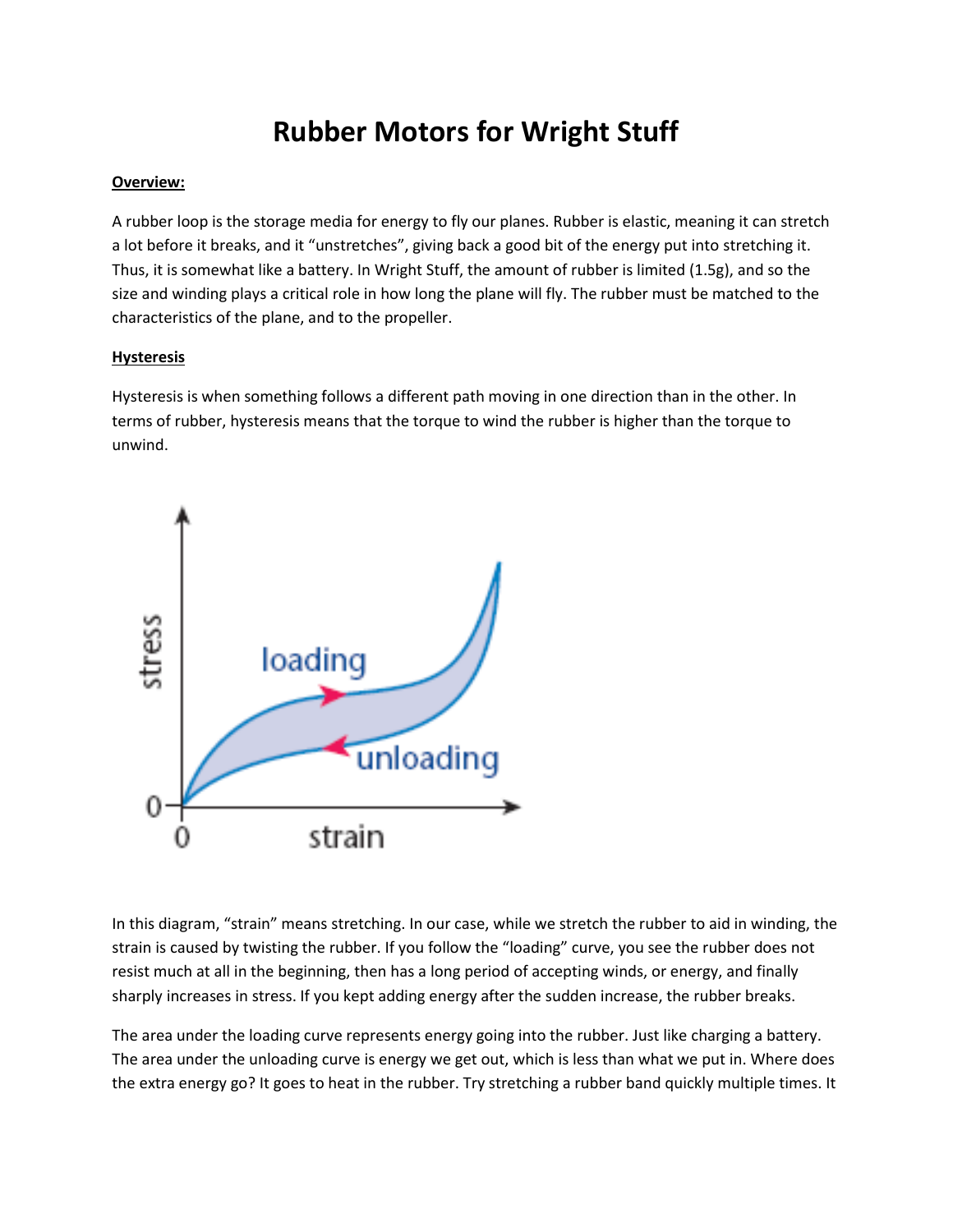gets warm. This is the same reason a battery gets warm when you charge it. Some of the energy is wasted as heat.

If you stop winding anywhere on the loading curve, and begin to unwind, the stress quickly drops to the lower unwind curve. So if you wind to a specific torque, you do not get that torque as output very long! However, if you wind to the steep part of the curve, then back off to the torque you desire, then you have a lot more energy (area under the curve) in the rubber.

Rubber has a LOT of hysteresis. This is why winding tight and then unwinding is so important. It is also why we must know how much torque it takes to break the rubber. Otherwise, we leave energy "on the table". Our current rubber is good to about 7-8, but we are winding to about 5 in practice to make the rubber last longer. Winding tight shortens the life of the rubber. In competition, we only need one run out of the rubber.

## Cutting rubber

The rubber is made In large sheets, and cut into uniform strips by the seller. I have 3/32" and 3/16" nominal width. However, the rubber sheet is not perfect, and the thickness may vary as well.

In order to match the propeller and the plane, we vary the width of the rubber. A thinner rubber can fit a lot more winds, so can fly a lot longer. However, the torque (stress) is not as high, and you may not have enough power (torque) to fly the plane. Too thick, and you have too much power, the plane climbs and then flies "dead stick" (runs out of winds), dropping quickly. Ideally, you land with the propeller still turning, but use most of the winds.

We use a "Rubber Stripper" device to cut the rubber into strips. However, it is rather finicky to set up. After making a width adjustment, we slice a small length, weigh it, and measure the length. We divide the two to get grams per inch. This is the critical measurement, as a thinner but wider piece does the same as a thicker narrower piece when cut to the same grams per inch.

After cutting a piece long enough for a loop, we check another small cut to be sure the setup or rubber thickness has not changed too much, and adjust if it did.

#### **Making the motor**

We are limited to 1.5g of rubber. If too light, we lose energy storage. If too heavy, it will not pass inspection. We add the two rings for the ends, and tie a single overhand knot after lubing with a touch of water. At this point we check the weight, and trim the ends of the knot until the weight is very close to 1.5g. The knot is easily moved by pulling the ends. Once the weight is right, a second overhand knot is tied and pulled to the first knot. The two knots reinforce each other. A small drop of CA helps too.

The motor must be broken in to maximize energy capability. After lubing, the motor can be stretched to its limits for about 5 minutes. Alternatively, it can be wound once, which is a good way to ensure it does not have any nicks that might cause failure. After break-in, it is washed with warm soapy water to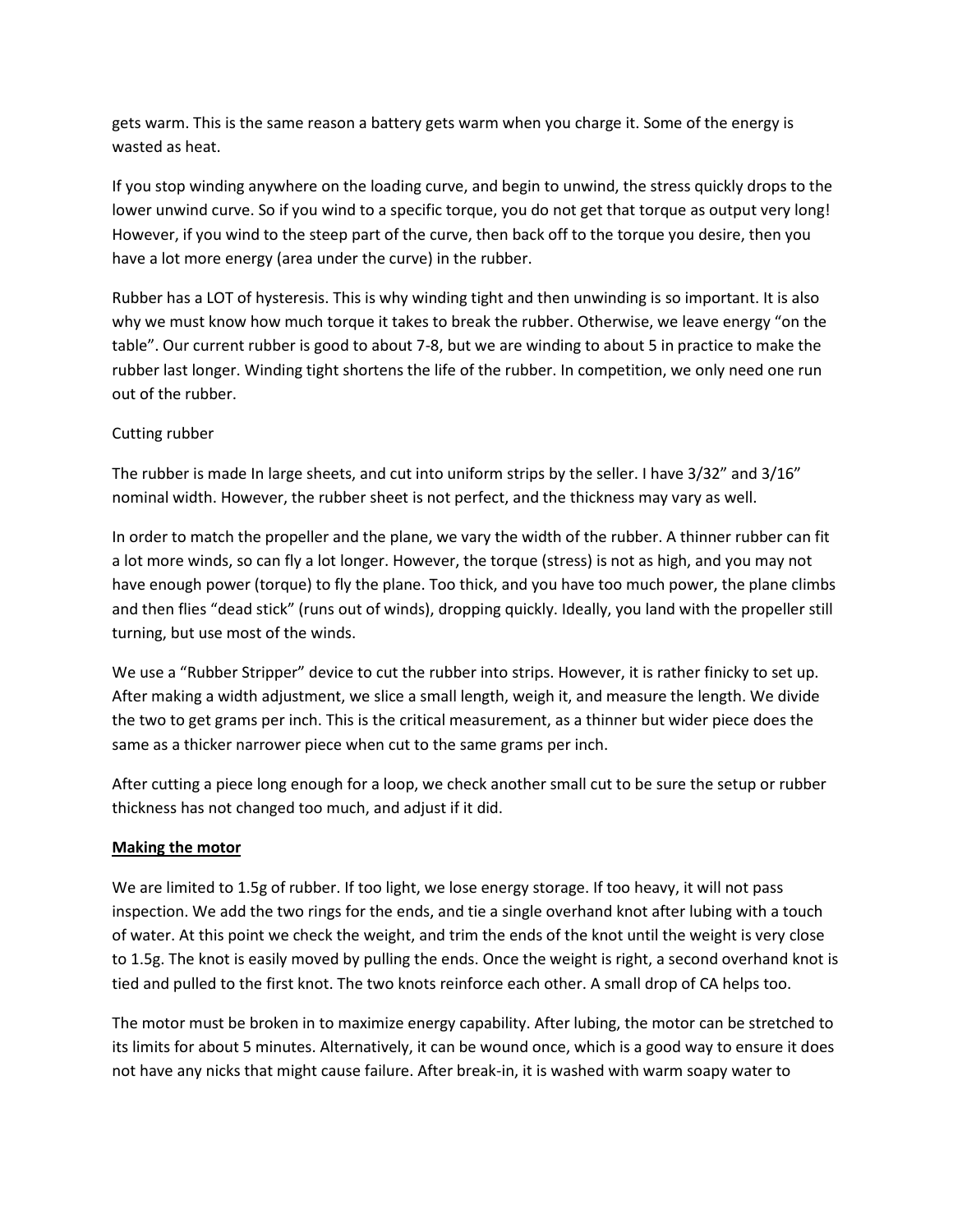remove talc and lube, re-weighed, and labeled in a baggie. If it is not for a contest, it does not have to be washed.

The important parameters to record:

- Date, to keep track of batch and age
- Nominal width in g/in, as measured before cutting the strip to length
- Weight of the loop
- Length of the loop

The length of the loop is the most accurate measure of the width, because you have about 1m of rubber at 1.5g, so it is more accurate than the grams per inch measurement. It also accounts for any variation over the length of the rubber. If the post-cutting sample is dramatically different than the pre-cut sample, something changed and the rubber loop may be no good. It is only as strong as its weakest part.

# **Winding**

The indoor rubber community has experimented over the years and found ways to jamb more and more energy into the band without breaking. We take advantage of that knowledge.

The first thing is to have accurate knowledge of your status. This means having instrumentation. We use a torque meter to know exactly how much torque we have on the rubber, and most importantly, how much torque remains after unwinding a bit. This value is critical to setting the altitude of the plane. You can wind by feel, but unwinding requires a torque meter. The second valuable instrument is a counter, as it is too easy to lose track of counting while winding.

The following steps, and reasons, are taken:

- 1. Lube with AmourAll. The rubber, when winding, will rub against itself and abrade, or cut. The lube allows it to slide, and can help get 50% more winds into the rubber.
- 2. Stretch 7X original length. Stretching allows an orderly formation of knots, rather than a balled up mess, and thus allows more knots, and substantially more winds to be put in.
- 3. Wind about half at full stretch. Experience based.
- 4. Walk in while winding. Controls the knot pileup, and converts linear stretch to final winds
- 5. Unwind to torque. Maximizes winds in the rubber for a given launch torque

## **Torque Burner**

More torque at launch converts to more altitude in the flight. However, under a low ceiling, the torque to reach the ceiling is rather low, meaning a lot of unwinds, and lost energy. The taller the ceiling, then, the more time in the air is possible.

The torque burner allows us to fly multiple partial rubber lengths in one flight. The first unwinds until almost completion, and then releases and the second starts to unwind, etc. Thus, the plane climbs a total of perhaps twice the height of the gym, without hitting the ceiling. The second portion of the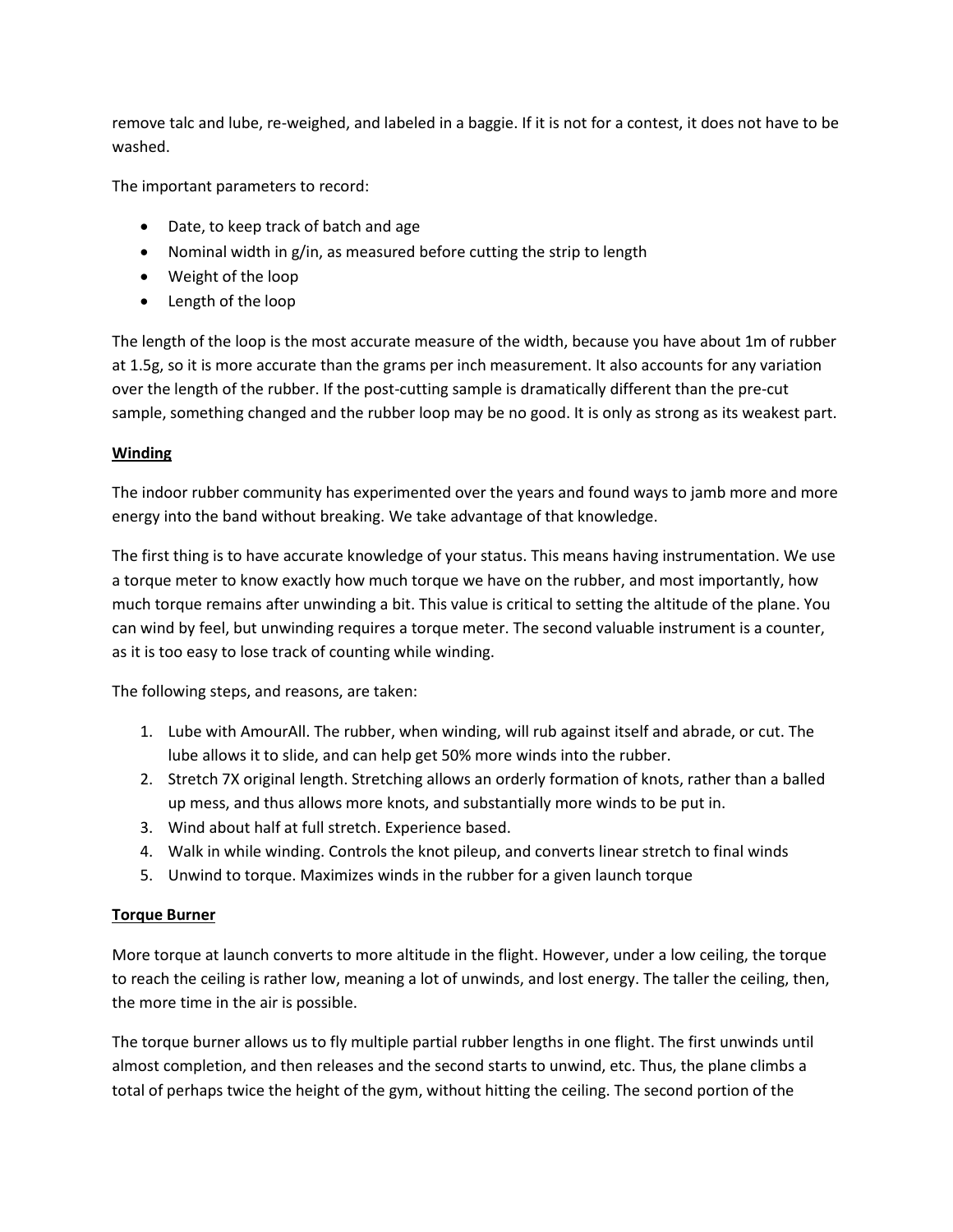motor does not reach full torque since it is "combined" with the first part of the motor that is already unwound. Therefore, we put about 1/3 of the motor on the first pass, and 2/3 on the second. We can put more torque in the second motor by hooking up the tail hook and pin without unwinds, and then unwind the front a few turns. However, no torque reading is available when doing this.

The torque burner is risky. There are many variables, such as pin height, pin stiffness, torque in the second motor, etc. While ideally the pop time of the second motor would be the same every flight, that appears to be difficult to accomplish. If it pops early, the plan can end up in the ceiling. If it pops late (or not at all), the plan ends up in the floor. By all accounts, if you are skilled and experienced, the TB will still only work 80% of the time. This is a difficult aspect when you only get 2 official flights.

The trick to success is to implement a more accurate means of controlling the release of the TB. We will test a little more, but may need to return to traditional methods of altitude control. When the TB does work as planned, the times achieved can be substantially better than those with other methods.

# **Flaring Prop**

The flaring prop is another method to control the release of torque (energy) from the rubber. The idea is that at high torque, the prop flares to a higher pitch, slowing down the unwinds. Unfortunately, with the rather small props this year, this capability appears limited. If the prop flexes too much, it stalls (just like a wing), and then energy is wasted smashing the air around without driving the plane. But with the small prop size, on the verge of stall we still unwind too fast.

As the torque goes down, the prop pitch goes down, and so the prop spins faster. Power is actually torque times rotational speed, so the power stays higher as the rubber unwinds. This helps to make a consistent and long cruise period after climbing.

It is a balancing act to get the prop pitch and flare to match the rubber, the air conditions (temperature, altitude), and the plane (drag, power needed to climb). However, once conditions are set, the balance appears somewhat repeatable, perhaps moreso than the TB.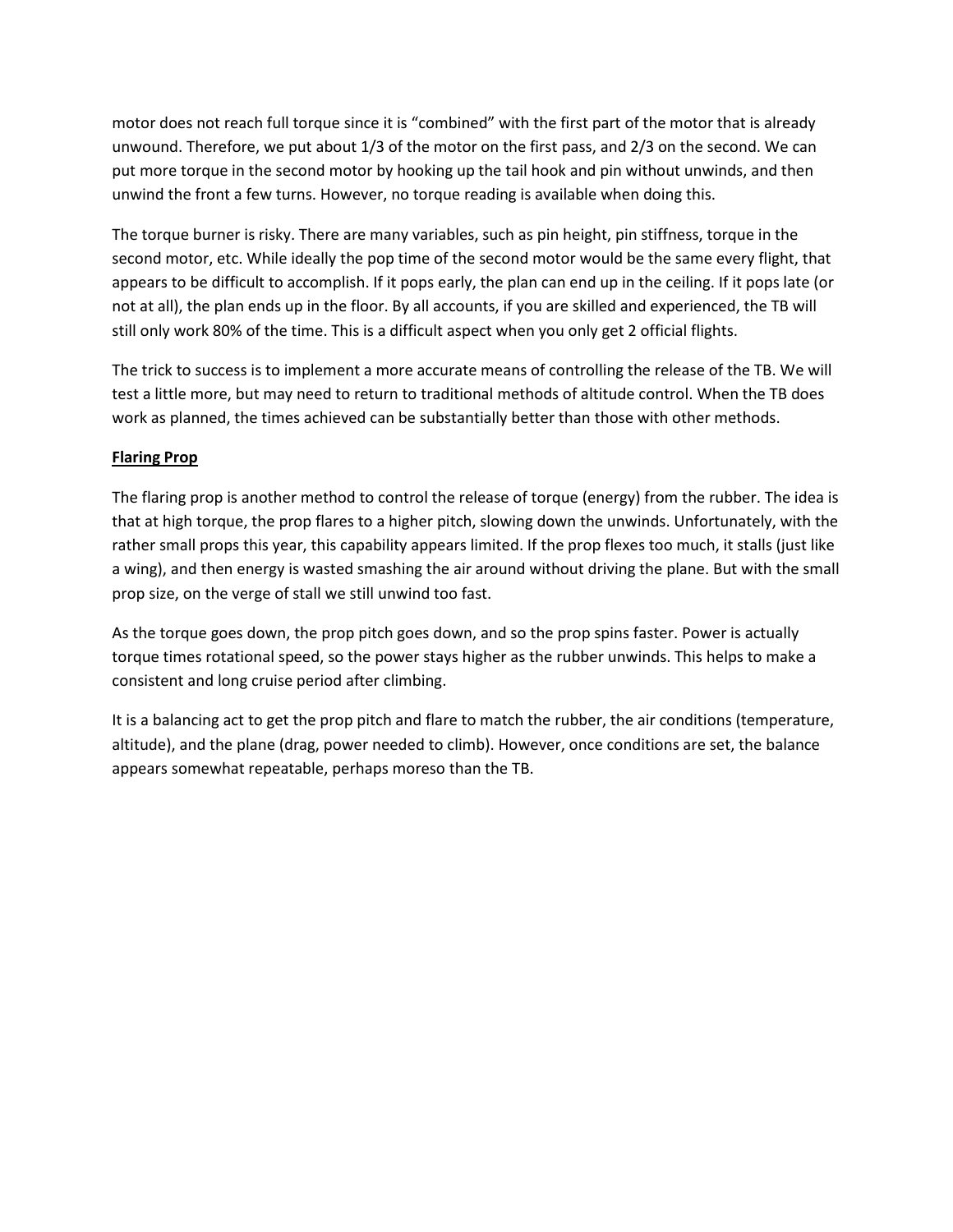## LPP and other AAHS group flying

The rubber slips specify an approximate torque and winds for each piece of rubber. These numbers are derived form my "break-in" wind of the rubber, and are guides only. The following is given:

- Torque, two numbers.
	- o First number is torque at full pull. This is generally half the max torque
	- o Second number is torque at "landing, when winding is finished
- Winds, two numbers
	- $\circ$  First is winds at full pull. This is generally 50-60% of full winds. You may get more or less, depending how tight you pull the rubber.
	- $\circ$  Second is winds at landing. You may get more. Rubber will take more winds after its been used.

The winding process currently is as follows:

- Stretch the rubber until you feel a "wall" pulling it. This is typically about 8X stretch
	- o Some say to stretch anywhere from 3 to 6X
	- o I find stretch "to the wall" is most consistent
- Wind staying at full pull. Watch the torque and the winds
	- o "Feel" the rubber. It will suddenly get higher torque, and harder to wind, and more pull. This is your key to move in
		- Note the torque at this point. This is your  $\frac{1}{2}$  torque. Ex, 4.
		- Double this torque, and your goal is to "land" at this doubled number. Ex, 8
		- The winds and the torque should resemble the sheet, but the feel is more important
		- If you go substantially over the winds on the sheet (20%), you may not have pulled enough, but you may want to start walking in.
- Walk in while winding. Watch the torque. You want to keep it at or above the  $\frac{1}{2}$  torque level
	- o If dropping too fast, stop walking, keep winding
	- $\circ$  If ramping up, walk in faster
	- o Continue like this to about halfway in
- Walk to landing, keep on winding
	- o Torque will ramp up, sometimes steeply.
	- $\circ$  Control the ramp rate by controlling your walk-in speed, while continuing to wind
	- $\circ$  You may slow the winding for a bit more control. Coordinate winding and walking to maintain an increasing torque
	- o Keep in mind the turns and torque desired at landing
	- o Walk in speed will increase as you get closer. Keep "feeling the pull"
- Landing
	- $\circ$  If you get to the desired winds and have not landed, slowly crank in a few more turns as you bring the winder in. Never bring in without turning the crank. But you will need to get there quickly, especially if torque is high